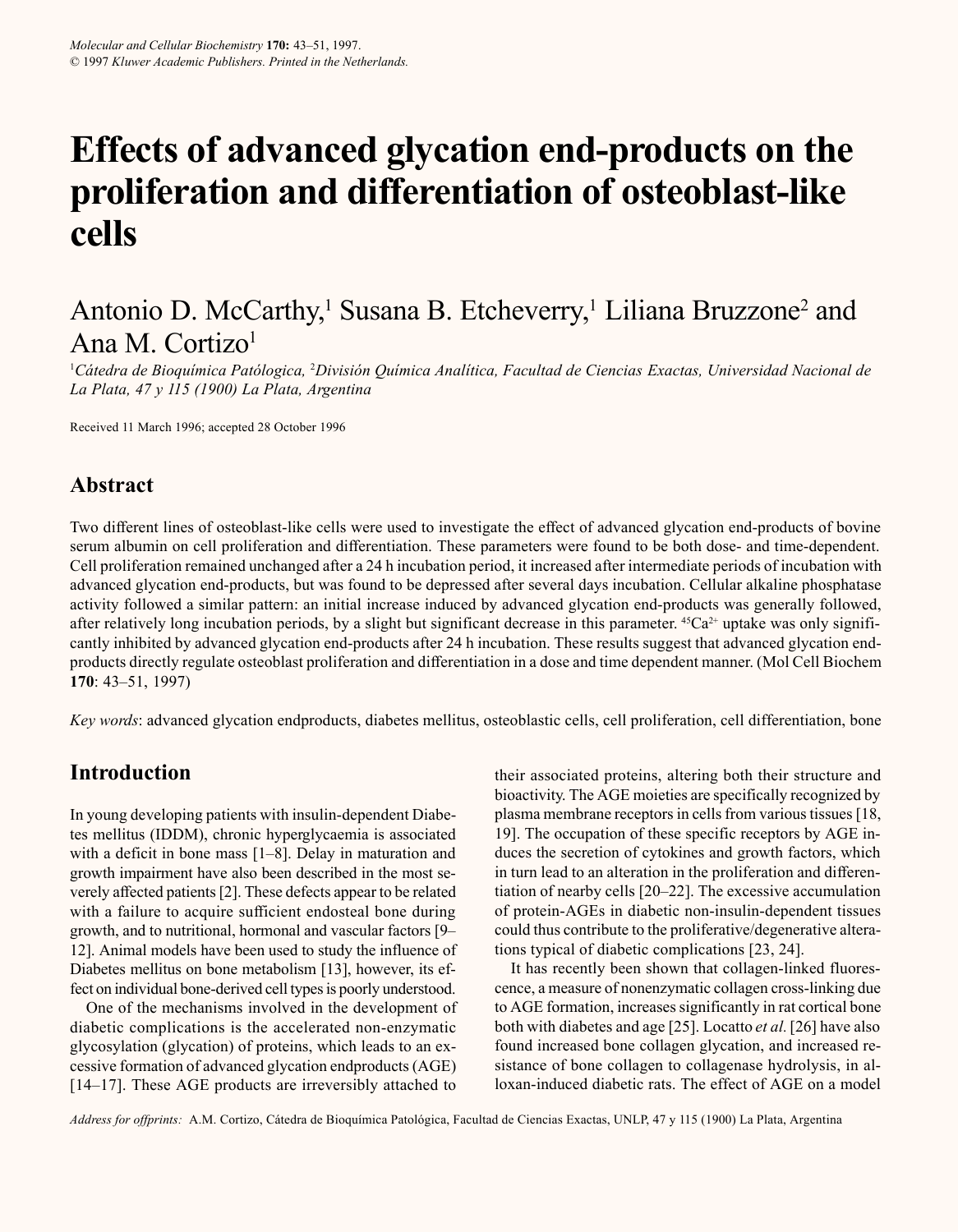of demineralized bone-matrix-induced endochondral bone formation was investigated by Fong *et al*. [27]. They found that the formation of AGE on bone matrix alters its ability to induce bone formation. This experimental evidence suggests that AGE-formation, as a consequence of high glucose levels either *in vivo* or *in vitro*, may be an important factor affecting bone development. However, the direct effect of protein-AGEs on bone-derived cell types in culture has not been studied previously.

In this study we investigate the effect of AGE products on the proliferation and differentiation of osteoblast-like cells in culture.

## **Materials and methods**

#### *Preparation of AGE-protein*

Fatty acid-free bovine serum albumin (BSA) (Sigma) was incubated in phosphate buffered saline (PBS) pH 7.4, with 100 mM glucose-6-phosphate (G-6-P) at 37°C for 6 weeks in the presence of protease inhibitor 1.5 mM phenylmethylsulfonyl fluoride, and antibiotics  $(100 \text{ U/ml penicillin} - 100$ µg/ml streptomycin). This procedure has been previously applied using alternatively glucose or G-6-P [18, 28, 29]. Control BSA was incubated under the same conditions without G-6-P. At the end of the incubation period, BSA and AGE-BSA were separated from low molecular weight molecules by centrifugation/filtration with Centricon 10 kDa cutoff filter cartridges. The formation of AGE was assessed by its characteristic fluorescence-emission maximum at 420 nm upon excitation at 340 nm, using an Aminco-Bowman SPF100 spectrofluorometer equipped with an off-axis Ellipsoidal Mirror Condensing System and an Aminco Ratio Photometer. The excitation source was an 150W Xenon arc lamp and the detector was an RCA 4837 photomultiplier tube. Standard  $1 \times 1$  cm quartz cells were used and spectra were recorded on a Linseis 1600 x-y recorder [14]. Quinine (1 µg/ ml) was used as a fluorescence intensity standard to calibrate and monitor the performance of the fluorescence spectrophotometer. Fluorescence values of test substances were expressed as percentage relative fluorescence.

#### *Cell culture*

UMR106 rat osteosarcoma-derived cells were grown in 75 cm<sup>2</sup> plastic flasks at 37°C in a humidified 5%  $\mathrm{CO}_2$  atmosphere in Dulbecco's modified Eagle's Medium (DMEM) supplemented with 10% fetal bovine serum (FBS), 100 U/ml penicillin and 100 µg/ml streptomycin. This cell line has been shown to conserve certain characteristics of osteoblast phenotype [30]. After 5–7 days, the cells were subcultured using trypsin-EDTA to replate the cells and begin the experiments. Cells were split at subconfluence and plated in 24-well plates (2.5 104 cells/well) in 10% FBS-DMEM. Subconfluent cells were serum deprived, washed with DMEM and incubated in 0.5 ml DMEM/well with either BSA or AGE-BSA  $(50-1000 \mu g/ml)$ , for different incubation periods. These doses were chosen since the bioactivity of AGE-products occur at these concentrations in cells which have been demonstrated to possess AGE receptors [20, 21, 31]. Similarly, 5–1000 µg/ml AGE-BSA have been previously used for the displacement of 125I-AGE-BSA in radioreceptor competition studies [18, 32]. At the end of each incubation, cells were washed twice with PBS and processed for differentiation and proliferation assays.

MC3T3E1 mouse calvaria-derived cells were grown in DMEM-10% FBS and antibiotics, and passaged every 3–4 days. Previous studies have demonstrated that expression of osteoblastic markers begins after incubating these cells for 15 days with medium supplemented by 5 mM β-glycerol phosphate and 25 µg/ml ascorbic acid [33]. However, the cells only undergo active replication during the first two weeks of incubation. Thus, in order to test the effect of AGE on the proliferation and differentiation of this cell line, different protocols were chosen. For studies characterizing the effect of protein-AGE on cell proliferation, cells were plated in 24-well plates (2.0 10<sup>4</sup> cells/well) and cultured for 2 days in 10% FBS-DMEM. After this period, they were serum deprived and incubated with either BSA or AGE-BSA as described for UMR106 cells. To assess the effect of protein-AGE on MC3T3E1 differentiation, cells were cultured in 10% FBS-DMEM media supplemented with 5 mM β-glycerol phosphate and 25 µg/ml ascorbic acid for 4 weeks, changing the medium every 3 days. This medium was then replaced for DMEM without serum and different concentrations of either BSA or AGE-BSA, and incubated for different periods of time as before. Osteoblastic phenotype was evaluated by alkaline phosphatase activity.

#### *Cell proliferation bioassay*

The crystal violet mitogenic bioassay [34] was carried out as we have described previously [35]. Briefly, cells were fixed with 5% glutaraldehyde and stained with 0.5% crystal violet. Absorbance was read at 540 nm after dye extraction with glycine/HCl buffer, pH 3.0/30% methanol. We have previously shown that the absorbance values obtained with the crystal violet assay correlate directly with the cell count (r = 0.897, p < 0.001) [35].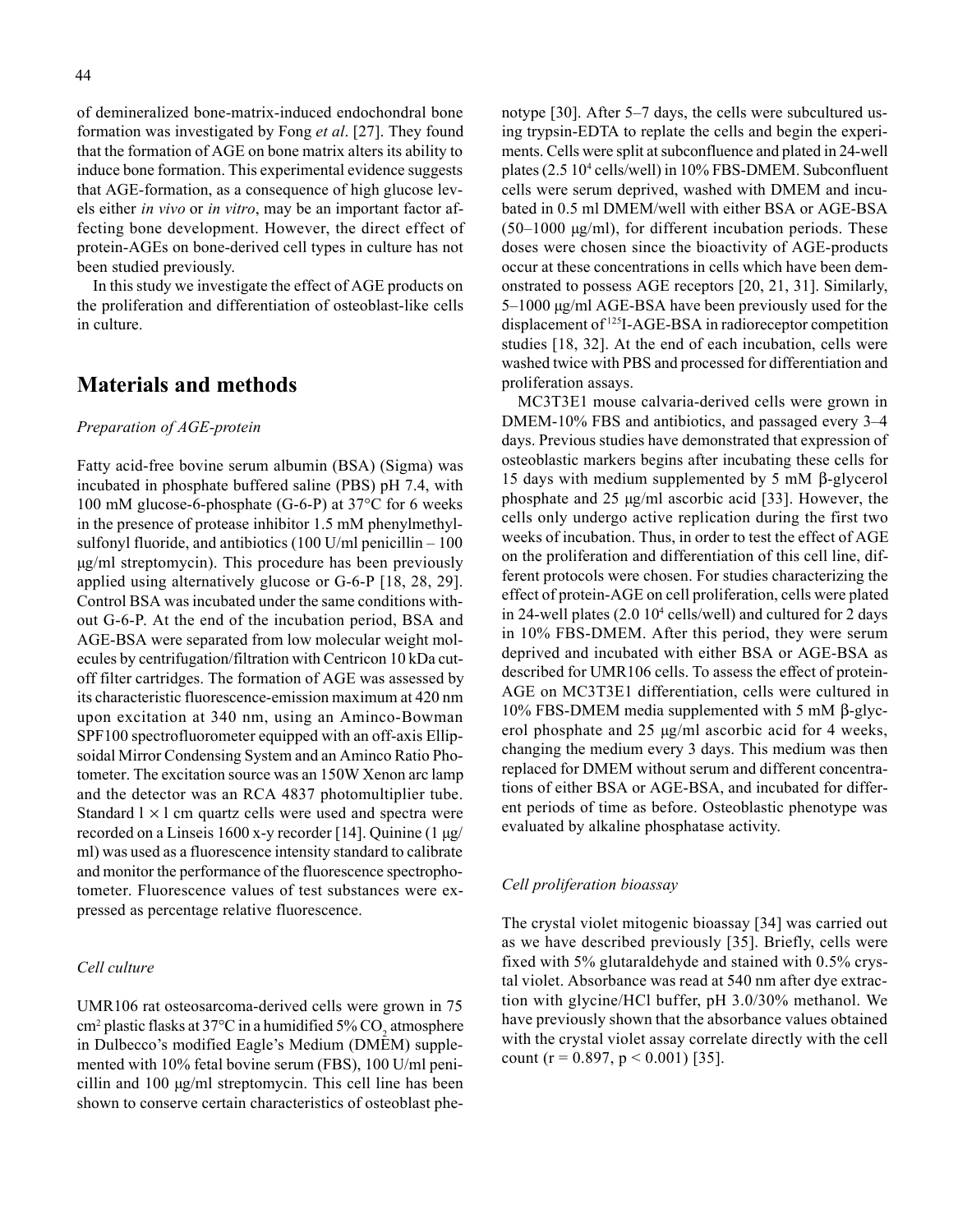#### *Cell differentiation assay: Alkaline phosphatase specific activity (ALP)*

The cell monolayer was solubilized in 0.5 ml 0.1% Triton-X100. Aliquots of the total cell extract were saved for protein determination using the Bradford method [36], and for measurement of ALP as we have described previously [35]. ALP is known to be a marker of mature osteoblast phenotype and this method has been extensively used to assess differentiation in these cell types [35, 37].

#### *Calcium uptake*

 ${}^{45}Ca^{2+}$  uptake was measured by incubating cells with  ${}^{45}CaCl$ , (28 Ci/mmol, DUPONT), 0.5 µCi/ml at 37°C/30 min. After this incubation, cells were rinsed twice with cold PBS and solubilized with 0.1% Triton-X100. An aliquot was saved for protein determination. The remaining extract was counted by liquid scintillation counting [33].

#### *Statistical analysis*

At least three experiments were run by triplicate for each experimental condition. Results are expressed as percentage of control BSA,  $X \pm SEM$ , n = number of cases. Statistical analysis of the data was performed employing Student's *t* test.

### **Results**

The incubation of BSA with 100 mM G-6-P for prolonged periods of time, resulted in the formation of AGE-modified BSA (AGE-BSA). The appearance of this adduct was determined spectrofluorometrically and typical fluorescence-emission spectra for BSA and AGE-BSA are shown in Fig. 1. Cultured osteoblast-like cells were subsequently exposed to either BSA or AGE-BSA at different doses (50–1000 µg/ml), and for different periods of time (24, 48, 72 or 120 h). Cell proliferation and differentiation were evaluated at the end of each incubation, as described in Materials and methods.

#### *Effect of AGE on osteoblast-like cell proliferation*

To assess the time-dependent patterns of AGE-BSA effect on cell proliferation, UMR106 and MC3T3E1 osteoblast-like cells were incubated for different periods of time after exposure to 200 µg/ml BSA or AGE-BSA as described in Materials and methods. Figure 2 shows that AGE induced a biphasic effect: cell proliferation was stimulated as early as 48 h after exposure to AGE-BSA in both cell lines. This effect disappeared with longer incubations: a slight but statistically significant inhibition of UM106 cell proliferation was detected after 3 days of incubation with AGE-BSA, while a similar effect occured after 5 days of incubation in the case of MC3T3E1 cells.

The effect of different AGE-BSA concentrations on cell proliferation was investigated after 2 days of incubation. AGE-BSA (100–500 µg/ml) significantly stimulated UMR106 cell proliferation in a biphasic manner, ranging from 112–118 % of control BSA (Fig. 3A). On the other hand, AGE-modified BSA induced a dose-dependent increase in MC3T3E1 cell proliferation (Fig. 3B), ranging from 107–112% of control BSA.

#### *Effect of AGE on osteoblast-cell differentiation*

In order to evaluate the effect of AGE-protein on the differentiation of osteoblast phenotype, cells were incubated for 1–3 days in the presence of either BSA or AGE-BSA at different doses.

After 24 h incubation, AGE-BSA increased UMR106 cell differentiation in a dose-response manner, as assessed by the specific activity of ALP (Fig. 4A). This effect was in the range of 125–245% over control BSA. After 48 h incubation, there were no significant differences between the effect of BSA and AGE-BSA on cell differentiation. A longer incubation period (i.e. 72 h) in the presence of AGE-BSA induced a significant inhibition of ALP activity, ranging from 83–85% of control BSA  $(p < 0.01)$  (data not shown).

The effect of AGE-protein was also investigated in the normal MC3T3E1 osteoblast-like cells. In this line, a biphasic stimulation of cell differentiation was observed after 72 h incubation in the presence of  $100-500 \mu g/ml$ AGE-BSA (Fig. 4B). However, no differences were found between the effect of AGE-BSA and BSA on MC3T3E1 cells at 24 and 48 h incubation (data not shown).

#### *Effect of AGE on calcium uptake*

Calcium uptake experiments were performed to test the participation of  $Ca^{2+}$  in the regulation of the proliferation and/ or differentiation of UMR106 osteoblast-like cells by protein-AGEs. After 24 h incubation, AGE-BSA inhibited  $45Ca^{2+}$ uptake at 100 and 200 µg protein/ml, compared to BSA (Table 1). A slight though non-significant decrease was observed at 500 and 1000 µg/ml, suggesting a biphasic regulation of calcium uptake. These changes in  $45Ca^{2+}$  uptake were inversely associated with the ALP activity of UMR106 cells incubated under the same conditions. A similar study was performed after incubating the cells for 48 and 72 h with either BSA or AGE-BSA in the media. No significant differences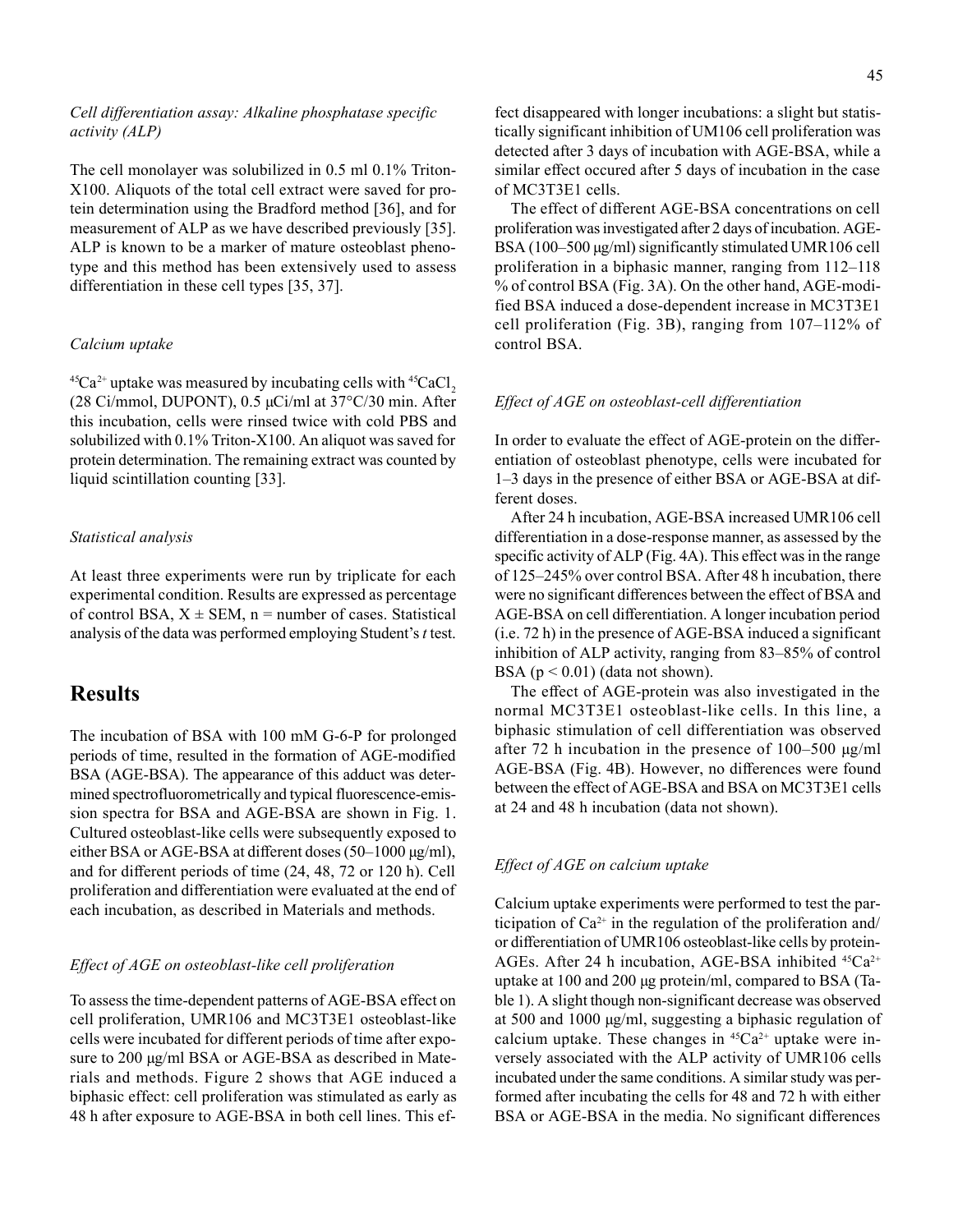

*Fig. 1*. Fluorescence-emission spectra of BSA and AGE-BSA ( $\lambda_{\text{excitation}} = 340 \text{ nm}$ ).



*Fig. 2*. Time course of AGE-BSA effect on UMR106 and MC3T3EI cell proliferation. Cultures were exposed to 200 µg/ml of control BSA (● ) or AGE-BSA for either UMR106 (▲) or MC3T3E1 (■) osteoblast-like cells, for different incubation periods. After this incubation, cell proliferation was assessed by the cristal violet bioassay. Differences between AGE-BSA and control BSA are:  $\pi p < 0.05$ ;  $\pi p < 0.001$ .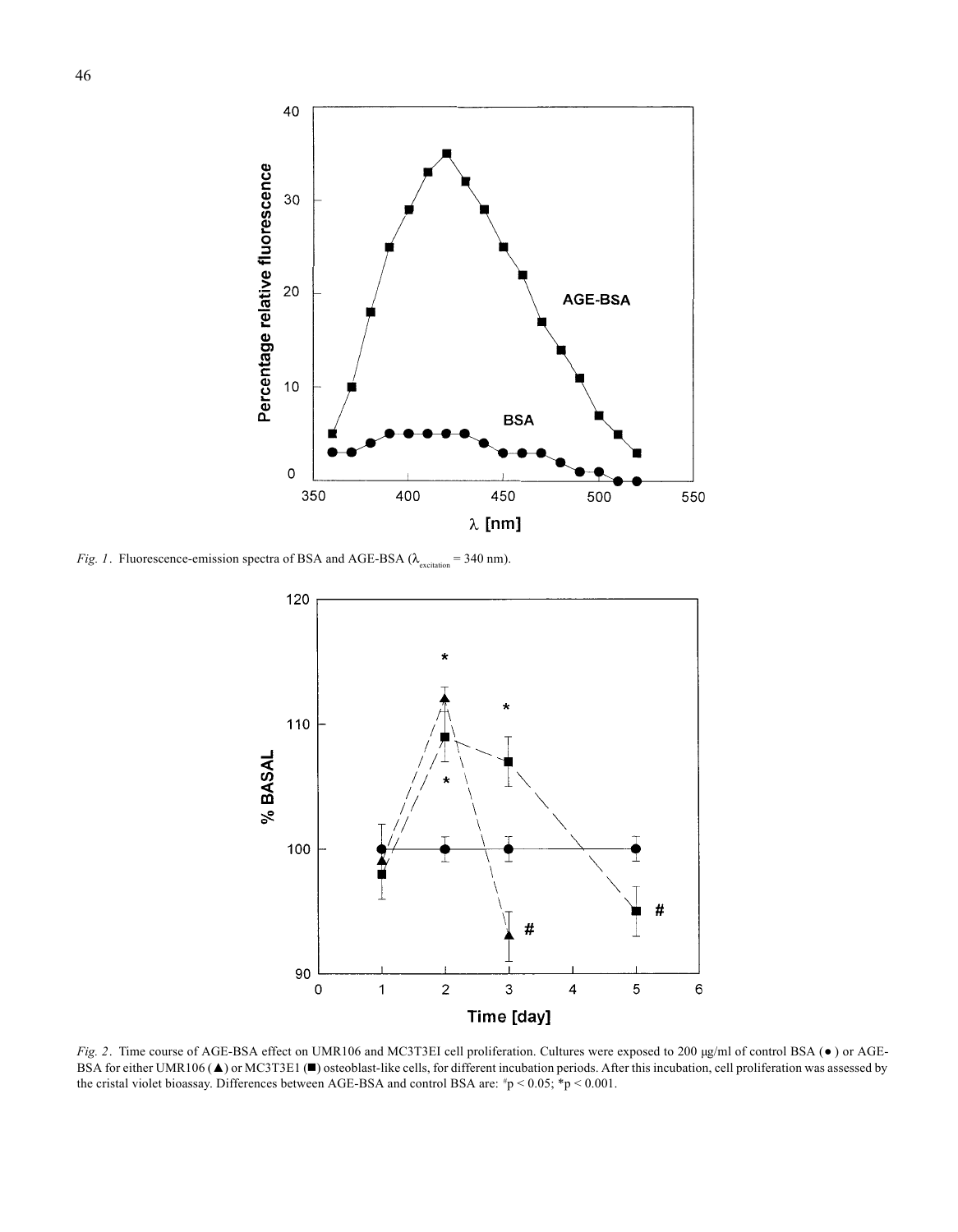

*Fig. 3.* Cell proliferation of UMR106 (A) and MC3T3E1 (B) osteoblast-like cells incubated with BSA or AGE-BSA for 48 h (n = 9), Differences between BSA and AGE-BSA are:  $\frac{h}{p}$  < 0.01, \*\*p < 0.002, \*p < 0.001.

were found for these incubation periods and over the range of protein concentrations tested. However, a trend by AGE-BSA to increase <sup>45</sup>Ca<sup>2+</sup> uptake was observed after 48 h incubation at all the protein concentrations assayed (112–140% control BSA).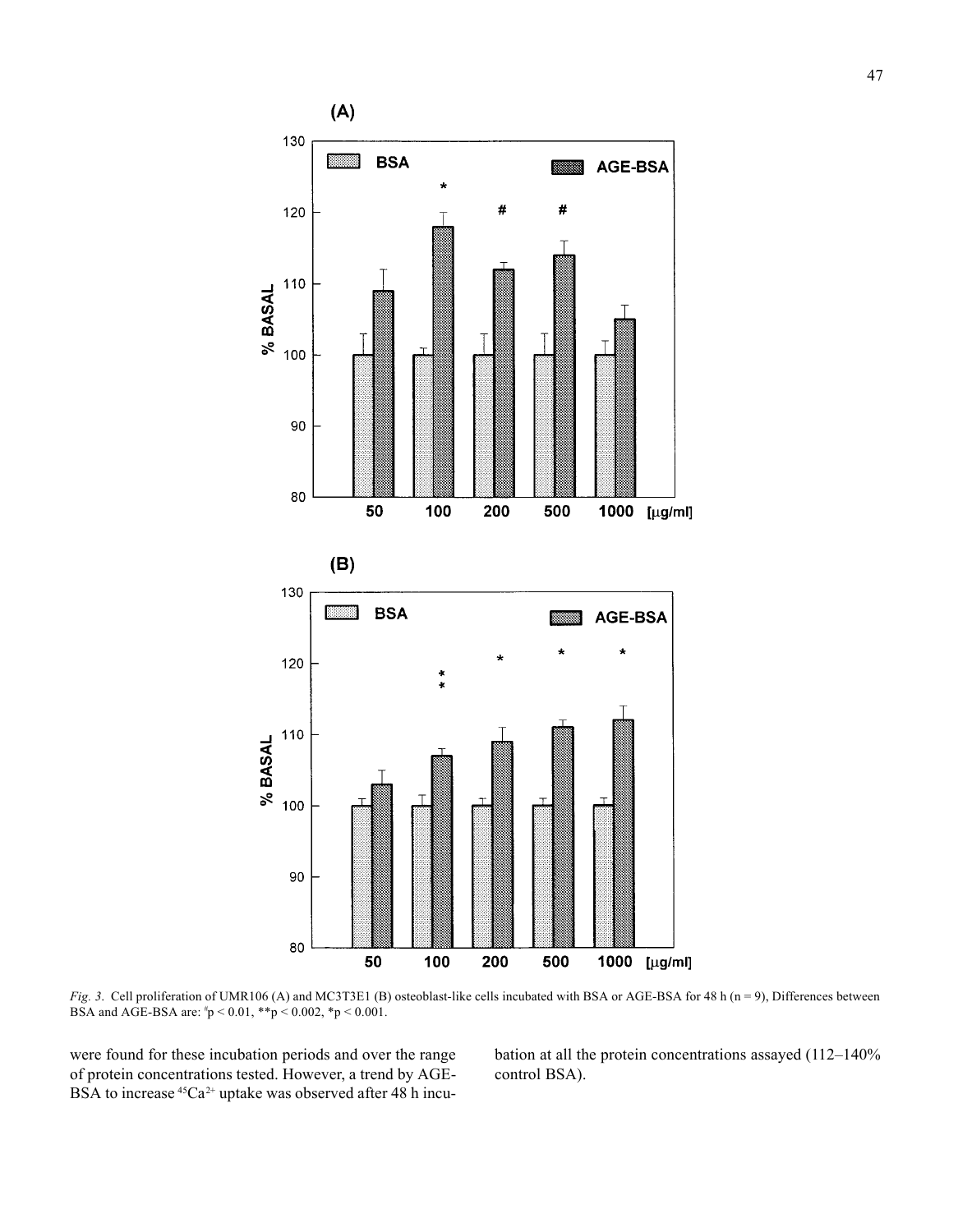

*Fig. 4.* Effect of BSA or AGE-BSA on ALP specific activity of UMR106 (A) and MC3T3E1 (B) osteoblast-like cells incubated for 24 h (n = 12) and 72 h  $(n = 6)$ , respectively. Differences between BSA and AGE-BSA are:  $\pi p < 0.02$ ,  $\pi p < 0.01$ ,  $\pi p < 0.001$ .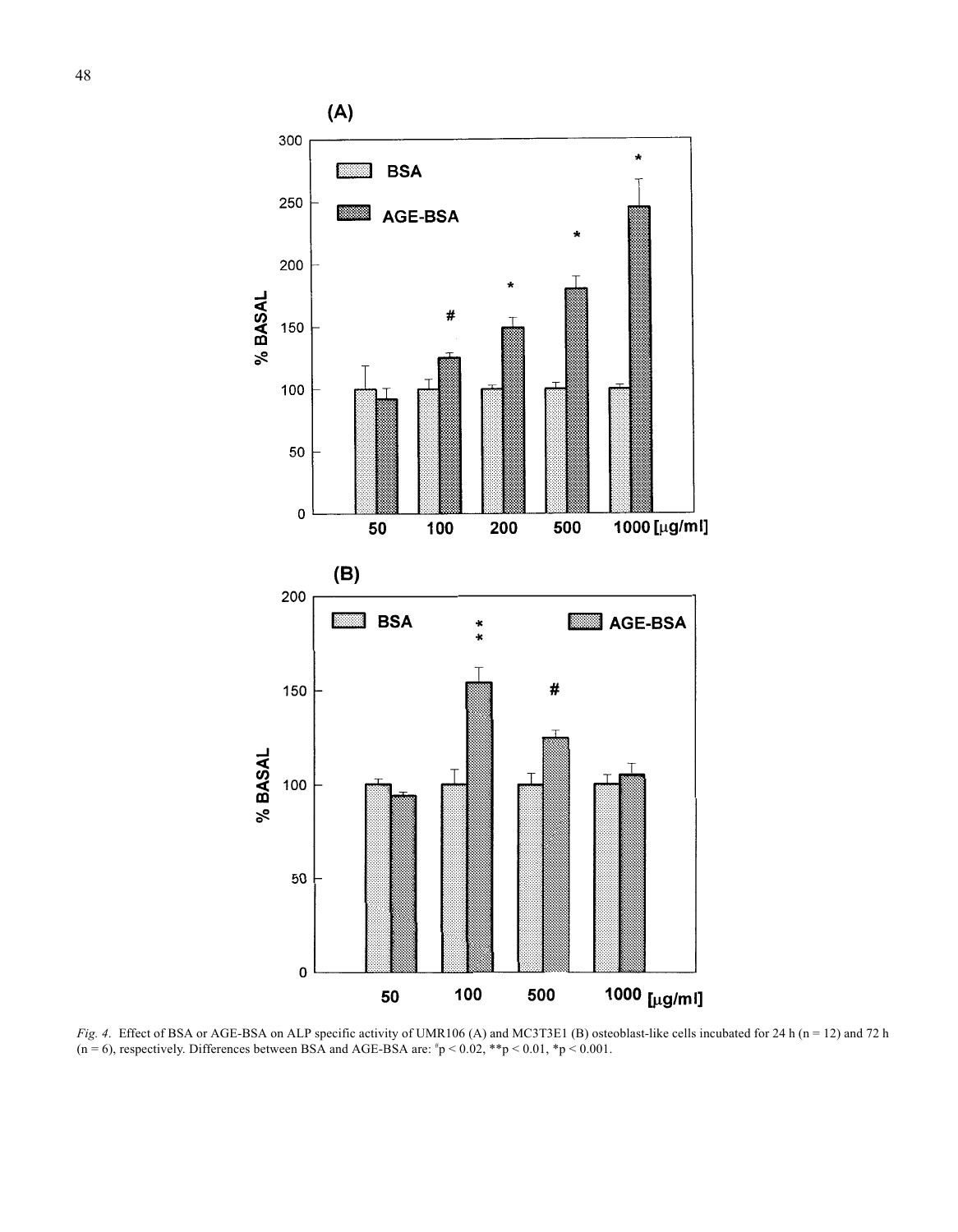Table 1.  $45Ca^{2+}$  uptake by UMR106 cells cultured with AGE-BSA for 24 h

| $AGE-BSA$ [ $\mu$ g/ml] | % control BSA<br>$(n = 9)$ | p values<br>(vs control BSA) |
|-------------------------|----------------------------|------------------------------|
| 100                     | $42 \pm 10$                | ${}_{0.001}$                 |
| 200                     | $62 \pm 8$                 | ${}< 0.05$                   |
| 500                     | $73 \pm 7$                 | N.S.                         |
| 1000                    | $80 \pm 8$                 | N.S.                         |

N.S.: not significant.

## **Discussion**

Our present results show a direct effect of AGE-BSA on the proliferation and differentiation of cultured osteoblast-like cells. Despite intense research, few AGE molecular structures are known in detail, and of these fewer still have been demonstrated to exist *in vivo*. We chose to prepare AGE-protein by means of a prolonged incubation of BSA and Glucose-6 phosphate, because this leads to the formation of a mixture of intermediate and late AGEs that is believed to be representative of the spectrum of adducts existing *in vivo* [38]. Moreover, AGE-BSA has been extensively used to study the changes induced by protein advanced glycation endproducts on several cell lines and tissues [18, 28, 29, 38].

The effect of AGE-BSA on osteoblast-like cell proliferation, assayed by the crystal violet method, was time-dependent (Fig. 2): it remained unchanged after relatively short incubation periods (24 h), increased after intermediate periods (2 or 3 days for UMR106 or MC3T3E1 cells, respectively), but was found to be depressed after 3 or 5 days incubation. These results suggest that AGE-BSA induces an early and transient mitogenic effect on osteoblast-like cells, followed by an impaired osteoblastic progression. Furthermore, the increase in cell proliferation induced by protein-AGE was dependent on its concentration in the culture media (Fig. 3). This stimulation was observed in a narrow range of concentrations (100–500 µg/ml) in the UMR106 osteosarcoma-derived cells, whereas it was dose-dependent in the normal MC3T3E1 osteoblast-like cultures.

When ALP activity was studied, cells exposed to AGE-BSA initially increased their ALP specific activity. This was observed when UMR106 or MC3T3E1 cells were incubated for 24 or 72 h respectively (Fig. 4). However, longer culture periods neutralized this short-term increase and finally lead to a decrease in UMR106 ALP activity (72 h). Analysis of the dose relationship shows a difference between the two cell lines. A dose-dependent response was observed in the osteosarcoma line whereas a biphasic response to AGE-BSA was detected in the normal osteoblastic cell line.

With the exception of the increase in alkaline phosphatase specific activity after 24 or 72 h for UMR106 or MC3T3E1 cells, respectively, all of the observed effects were relatively small. However, they are of the same order as those observed after the incubation of UMR106, MC3T3E1 [35, 41] or primary osteoblast cultures with growth factors and insulinmimetic compounds [35, 41, 42]. Thus, these results seem to indicate that AGE-proteins could act as weak mitogens in the absence of serum in osteoblastic cells in culture.

The binding of protein-AGE to specific plasma membrane receptors has been demonstrated in different systems. For instance, endothelial cells [31], mesangial cells [19], fibroblasts [24] and mouse monocyte-derived RAW 264.7 cells have been shown to possess these specific receptors. In this last cell line [40], the measured binding constant was identical to that of murine peritoneal macrophages  $(3.1\,10^7\,\mathrm{M}^{-1})$  [18, 32]. In these experiments, concentrations of AGE-BSA between 5 and 1000 µg/ml were used to displace an 125I-AGE-BSA radioligand. In our experiments with osteoblast-like cultures, the AGE-BSA doses we used were in the same range as those of the competition studies above mentioned. Even though the presence of an AGE-receptor has not been demonstrated in osteoblastic cells, the pattern of certain observed effects such as the timecourse, dose-dependence and the nature of AGE-protein employed, are similar to those observed in cells known to possess AGE-receptors [19, 21, 24, 31].

Several studies have established that in vitro AGE-modified proteins regulate cell proliferation. Thus, AGE induces monocytes to synthesise and release beta interleukin-1 (IL-1β), alpha tumor necrosis factor (TNF- $\alpha$ ), platelet-derived growth factor (PDGF) and insulin-like growth factor I (IGF-I) [21]. These factors seem to mediate a growth promoting pathway initiated by the binding of AGE to its specific receptor. From time-dependent course studies, it was determined that the IGF-I mRNA increase appeared after 48 h of AGE-exposure. Furthermore, this induction of IGF-I mRNA was dependent on the concentration of AGE-BSA added, up to 250 µg/ml. Since IL-1 $\beta$  and TNF- $\alpha$  appeared earlier and disappeared within 12 h of cell exposure to protein-AGE, these authors suggest that AGE induces IGF-I indirectly through the release of other cytokines. This mechanism could also occur in osteoblast-like cells, in which IGFs are known to be secreted and are important regulators of cell growth [35, 39]. Similarly, studies carried out with fibroblasts have demonstrated an increase in the mitogenicity of these cells after exposure to AGE modified matrix [24]. In a rat smooth muscle cell culture, an increase in cell proliferation was observed after the specific binding of AGE-modified proteins to their plasma membrane receptors [24]. It has been suggested that these effects could occur via cytokines or growth factors secreted by the cells.

We examined the role of  $Ca^{2+}$  in the regulation of differentiation and proliferation of UMR106 osteoblast-like cells by AGE-BSA. Our results indicate that low concentrations of AGE-BSA (100–200 µg/ml) decrease calcium uptake after 24 h incubation. These results support the AGE-induced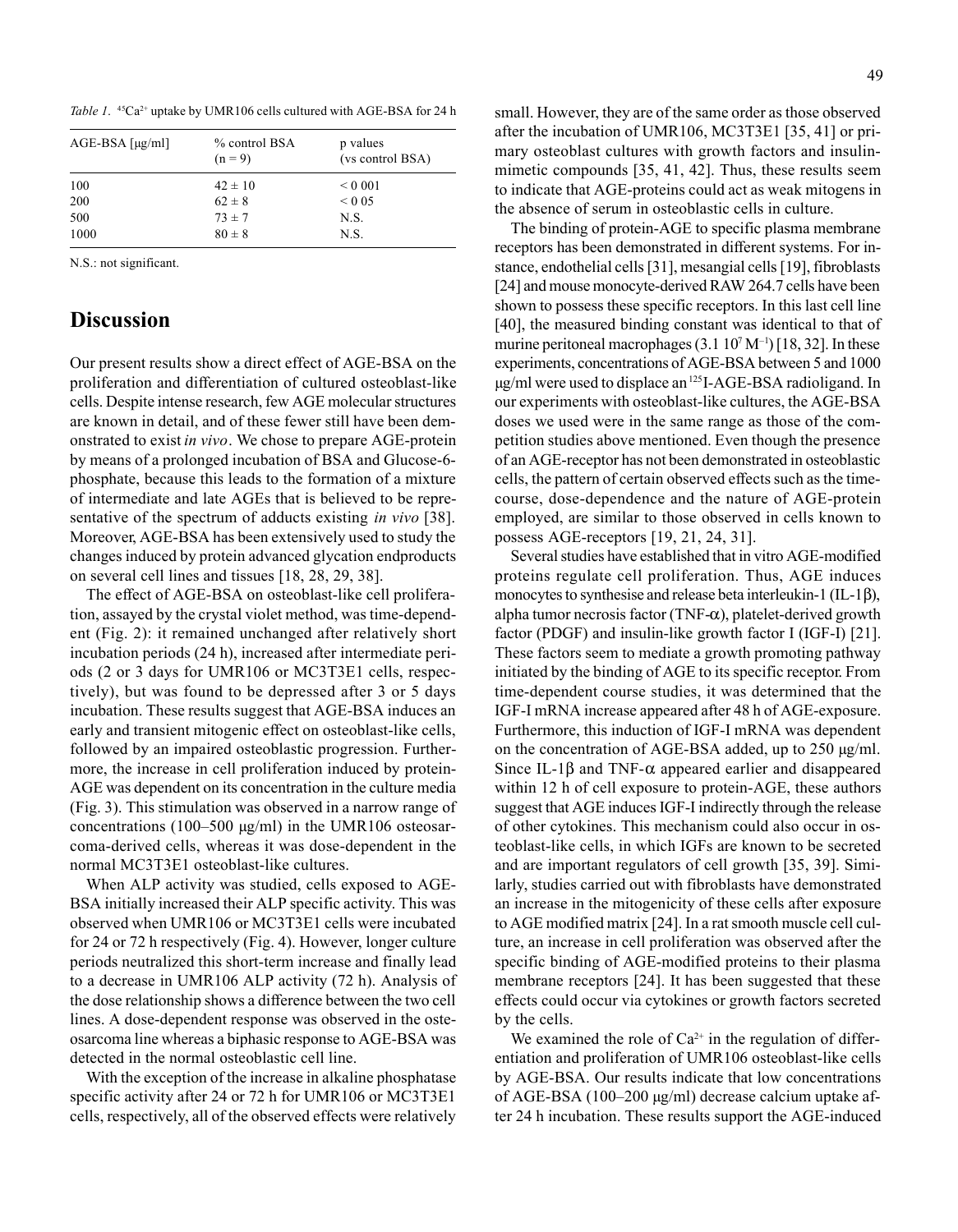decrease of calcium uptake reported by Fong *et al*. in a model of demineralized bone-matrix-induced endochondral bone formation [27]. We found no significant changes in calcium uptake at longer incubation periods. Nevertheless, the alterations induced by AGE-BSA in this parameter appear to follow the same temporal sequence as found in the proliferative effect in UMR106 cells, namely, an increase from 24–48 h while decreasing after longer incubation periods. Since this assay represents a balance between  $Ca^{2+}$  intake mechanisms (via calcium channels) and  $Ca^{2+}$  extrusion pathways ( $Ca^{2+}$ -ATPase and to a lesser extent  $\text{Na}^+\text{/Ca}^{2+}$  exchange) [43], any of these mechanisms could be the target of AGE-protein regulation in UMR106 cells.

Our present study is compatible with a long-term deleterious effect of AGEs on osteoblast development. Altogether, our data are in agreement with the observation that *in vitro* formation of AGE on bone matrix leads to an inhibition of osteoblast maturation in a model of demineralized bone-matrix-induced endochondral bone formation [27], and with the reported defects in growth velocity in diabetic animals [13] as well as in human diabetic subjects [1–8].

Our results open the question of the physiological relevance and the possible role of AGE-protein accumulation in diabetic bone matrix. Recently, Tomasek *et al*. [25] demonstrated an increase of collagen-linked fluorescence in cortical bone of diabetic versus control rats. This increase in fluorescence intensity was approximately two-fold. However, the concentration of collagen-AGE in this tissue cannot be accurately estimated by this method, since apparently the most important fluorophores in the AGE family are its early intermediate compounds [32]. This could be done by using either polyclonal immunoassays or a radio-receptor assay for AGE [32]. Nevertheless, the impact of protein-AGE on bone turnover, if it is relevant *in vivo*, will not only depend on its concentration but also on the time of exposure of the bone cells to the AGE products. Our results seem to indicate that the normal balance between bone resorption and formation could be perturbed by exposure of osteoblast cells to an excess of AGE-protein adducts.

Protein advanced glycation endproducts have been strongly implicated in the initiation and acceleration of chronic complications in diabetes [24]. Recently, it has been suggested that AGE-induced damage is initiated, in most cases, by an interaction with cell-membrane receptors specific for AGE [18, 19, 24, 31, 32, 40]. Although such a receptor has not been described in osteoblast-like cells, the effects which we now report could be accounted by such a mechanism.

In summary, this study has provided evidence for a direct effect of advanced glycation products on osteoblast-like cells, suggesting a role for protein-AGEs in the pathogenesis of bone alterations in uncompensated diabetic patients.

## **Acknowledgments**

SBE is a member of the Carrera del Investigador, CONICET, Argentina, and AMC is a member of the Carrera del Investigador, CICPBA, Argentina. This work was supported by grants from Facultad de Ciencias Exactas, Universidad Nacional de La Plata.

## **References**

- 1. Levin ME, Boisseau VC, Avioli LV: Effects of diabetes mellitus on bone mass in juvenile and adult-onset diabetes. N Engl J Med 294: 741–245, 1976
- 2. Rosenbloom AL, Lezotte DC, Weber FT, Gudat J, Heller DR, Weber ML, Klein S, Kennedy BB: Diminution of bone mass in childhood diabetes. Diabetes 26: 1052–1055, 1977
- 3. Santiago JV, McAlister WH, Ratzan SK, Bussman Y, Haymond MW, Schackelford G, Weldon, W: Decreased cortical thickness and osteopenia in children with diabetes mellitus. J Clin Endocrinol Metab 45: 845–848, 1977
- 4. Shore RM, Chesney RW, Mazess RB, Rose PG, Bargman GJ: Osteopenia in juvenile diabetes. Calcif Tissue Int 33: 455–457, 1981
- 5. Hui SL, Epstein S, Johnston CC Jr: A prospective study of bone mass in patients with type I diabetes. J Clin Endocrinol Metab 60: 74–80, 1985
- 6. McNair P, Madsbad S, Christensen MS, Christiansen C, Faber OK, Binder C, Transbol I: Bone mineral loss in insulin-treated diabetes mellitus: studies on pathogenesis. Acta Endocrinol (Copenh) 90: 463– 472, 1979
- 7. Mathiassen B, Nielsen S, Ditzel J, Rodbro P: Long-term bone loss in insulin-dependent diabetes mellitus. J Intern Med 227: 325–327, 1990
- 8. Krakauer JC, McKenna MJ, Buderer NF, Rao DS, Whitehouse FW, Parfitt AM: Bone loss and bone turnover in diabetes. Diabetes 44: 775–782, 1995
- 9. Wiske PS, Wentworth SM, Norton JA, Epstein S, Johnston CC: Evaluation of bone mass and growth in young diabetics. Metabolism 31: 848–854, 1982
- 10. Kayath MJ, Dib SA, Vieiaa JG: Prevalence and magnitude of osteopenia associated with insulin-dependent diabetes mellitus. J Diabetes Complic 8: 97–104, 1994
- 11. Renzende AA, Petenusci SO, Urbinati EC, Leone FA: Kinetic properties of osseous plate alkaline phosphatase from diabetic rats. Com Biochem Physiol A 104: 469–474, 1993
- 12. Fargcs S, Halmos T, Salumon F: Bone changes in diabetes mellitus. Isr J Med Sci: 782–783, 1972
- 13. Weiss RE, Reddi AH: Influence of experimental diabetes and insulin on matrix-induced cartilage and bone differentiation. Am J Physiol 238: E200–E207, 1980
- 14. Monnier VM, Cerami A: Nonenzymatic browning *in vivo*: possible process for aging of long-lived proteins. Science 211: 491–493, 1981
- 15. Monnier VM, Vishwanath V, Frank KE, Elmets CA, Dauchot P, Kohn RR: Relation between complications of type I diabetes mellitus and collagen-linked fluorescence. N Engl J Med 314: 403–408, 1986
- 16. Monnier VM, Kohn RR, Cerami A: Accelerated age-related browning of human collagen in diabetes mellitus. Proc Natl Acad Sci USA 81: 583–587, 1984
- 17. Beisswenger PJ, Makita Z, Curphey TJ, Moore LL, Jean S, Brinck-Johnsen T, Bucala R, Vlassara H: Formation of immunochemical advanced glycosylation end products precedes and correlates with early